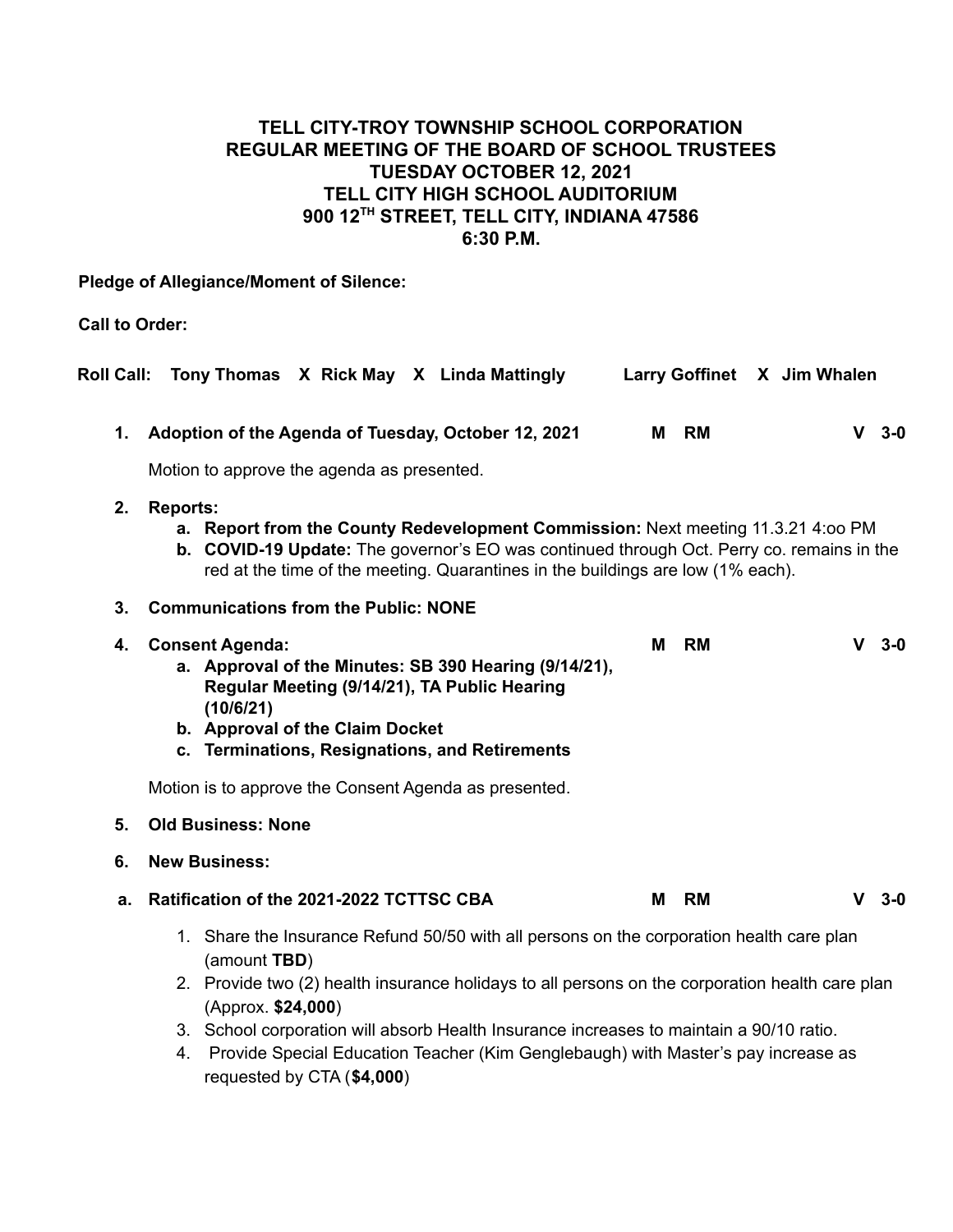- 5. \$1,500 (pretax) stipend to staff, from cash balance. This is a COVID thank you. (Approx. \$138,000 certified, \$199,500 non-certified, **\$391,000** total estimates corp payroll contributions, etc- one per qualified staff member regardless of position(s). Substitutes and temporary grant funded workers do not qualify)
- 6. ECA STIPEND paid from cash balance. Based on responses from a recent survey and providing \$250 per ECA this is an estimated cost of approximately **\$23,000 \$38,250.**
	- a. This includes teachers, lay coaches, volunteers, and those who have ECA's that are not included in the CBA (grant funded positions, etc)
- 7. Base pay increase to certified teachers: \$3,000 (estimated cost **\$312,106**) based on 75% TER rating and 25% experience.
	- a. Assumes increasing the base to \$41,750 to meet the new expectation of the State (\$40,000 base for all teachers)
	- b. Top of scale (for contract purposes) becomes (\$70,285)

Mr. Goffinet clarifies the base pay of teachers will increase. Mr. Goffinet asks about a teacher who is rated as ineffective or Needs improvement, and it is stated that they would not receive the base increase based on the TER/experience rules. Mr. Thomas asks if the non-certified employees have been notified of the stipend, and it was stated that they have not as we are still working the salary increases for non-cert staff which is done in the handbook next month. Motion is to approve the CBA as presented.

| b. William Tell Elementary                            | M LG                                | $V3-0$ |
|-------------------------------------------------------|-------------------------------------|--------|
| 1. Cook<br>2. Program Assistant (based on class size) | 1. Tiffany Sommer<br>2. Hope Nugent |        |

Background checks are included for these recommendations. Motion is to approve the recommendations together as presented.

| c. Tell City Jr.Sr. High School | <b>RM</b><br>$V3-0$<br>м |
|---------------------------------|--------------------------|
| 1. Program Assistant            | 1. Kristina Hetrick      |
| 2. Building Trades Instructor   | 2. Leonard Hahus         |

Background checks are in process- Motion is to approve the recommendations pending the receipt of background checks and as a group.

## **d. Athletics M LG V 3-0**

- 1. HS Wrestling Head Coach
- 2. HS Assistant Coach
- 3. HS Volunteer Wrestling Coach
- 4. HS Volunteer Wrestling Coach
- 5. HS Volunteer Wrestling Coach
- 6. HS Volunteer Wrestling Coach
- 7. HS Volunteer Wrestling Coach
- 8. HS Volunteer Wrestling Coach
- 9. HS Volunteer Wrestling Coach
- 10. JH Wrestling Head Coach

| 1 LG |  | $V3-0$ |
|------|--|--------|
|------|--|--------|

- 1. Joe Litherland
- 2. Tony Pisano
- 3. Caleb Lain
- 4. Bryce Hammack
- 5. Jamie Polen
- 6. Logan Terry
- 7. Phil Fortwendal
- 8. Shane Braunecker
- 9. Corey Braunecker
- 10. Chase Litherland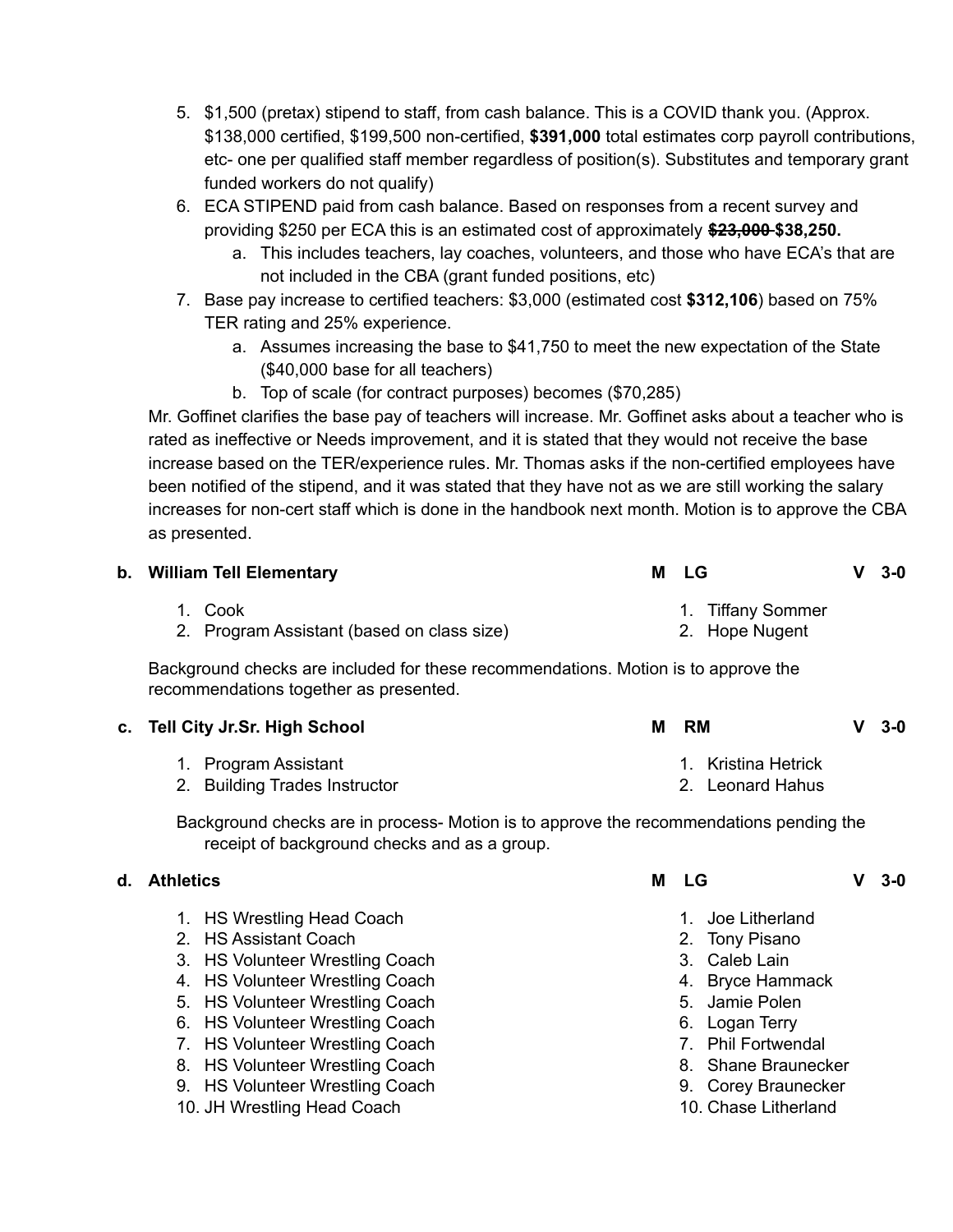11. JH Wrestling Assistant Coach 12. JH Volunteer Wrestling Coach 13. HS Swimming Volunteer 14. HS Swimming Volunteer 15. Girls Basketball 8th Grade Head Coach 16. Girls Basketball 8th Grade Assistant Coach 17. Girls Basketball 7th Grade Head Coach 18. Girls Basketball 6th Grade Head Coach 19. Girls Basketball 6th Grade Assistant Coach 20. Girls Basketball 5th Grade Head Coach 21. Girls Basketball 5th Grade Assistant Coach 22. Boys Basketball 8th Grade Head Coach 23. Boys Basketball 7th Grade Head Coach 11. Mason Waninger 12. Bryce Hammack 13. Alyson Goffinet 14. Josh Gaynor 15. Josh Ford 16. Theresa Lain 17. Chris Toothman 18. Andy Hollinden 19. Doug Lane 20. Zac Hartz 21. Jarred Kleeman 22. Corey Jennings 23. Brady Meserve

Background checks have been completed on these recommendations. Motion is to approve the group as presented.

#### **e. 2022-2023 School Calendar M RM V 3-0**

The Calendar presented was developed in cooperation with the CTA and a parent representative. It does have fewer snow days banked, starts a bit later in the year, and still maintains week long fall and spring breaks. Lost snow days would be made up using eLearning if necessary. Mr. Goffinet asks what the first day is (08.08.22). The snow days have been reduced due to some parent concern. Days were in to protect graduation, and while the survey showed no clear direction this is a compromise. Mr. Thomas asks if there is still discussion on starting after Labor Day. It is brought up yearly and has not made it past committee. Mr. Goffinet states the two days off for the festival may break up instruction, and why can't we start after it? He was reminded that if we push back that late the week-long fall break is lost, and many people like that. Mr. Thomas indicates graduation is also a concern for some.

|  |  | f. Rainy Day Budget Reduction Resolution 2022 |  | M LG |  | $V3-0$ |
|--|--|-----------------------------------------------|--|------|--|--------|
|--|--|-----------------------------------------------|--|------|--|--------|

This reduces the amount of the rainy day fund able to be spent by 350,000. Any additional expenses would require an additional appropriation. Motion is to adopt the resolution as presented.

| q. | Adoption of the 2022 Capital Projects Plan                                                                         | M | <b>RM</b> |  | $3-0$ |  |  |
|----|--------------------------------------------------------------------------------------------------------------------|---|-----------|--|-------|--|--|
|    | This approves the advertised capital projects plan. Motion is to adopt the plan as presented.                      |   |           |  |       |  |  |
| h. | Adoption of the 2022 Bus Replacement Plan                                                                          | м | - LG      |  | - 3-0 |  |  |
|    | This approves the advertised bus replacement plan. Motion is to adopt the plan as presented.                       |   |           |  |       |  |  |
| i. | <b>Adoption of the 2022 Budget</b>                                                                                 | м | RM        |  | - 3-0 |  |  |
|    | This resolution adopts the 2022 budget as presented and advertised. Motion is to adopt the budget<br>as presented. |   |           |  |       |  |  |

**j. Resolution for 2022 Budget Transfers M LG V 3-0**